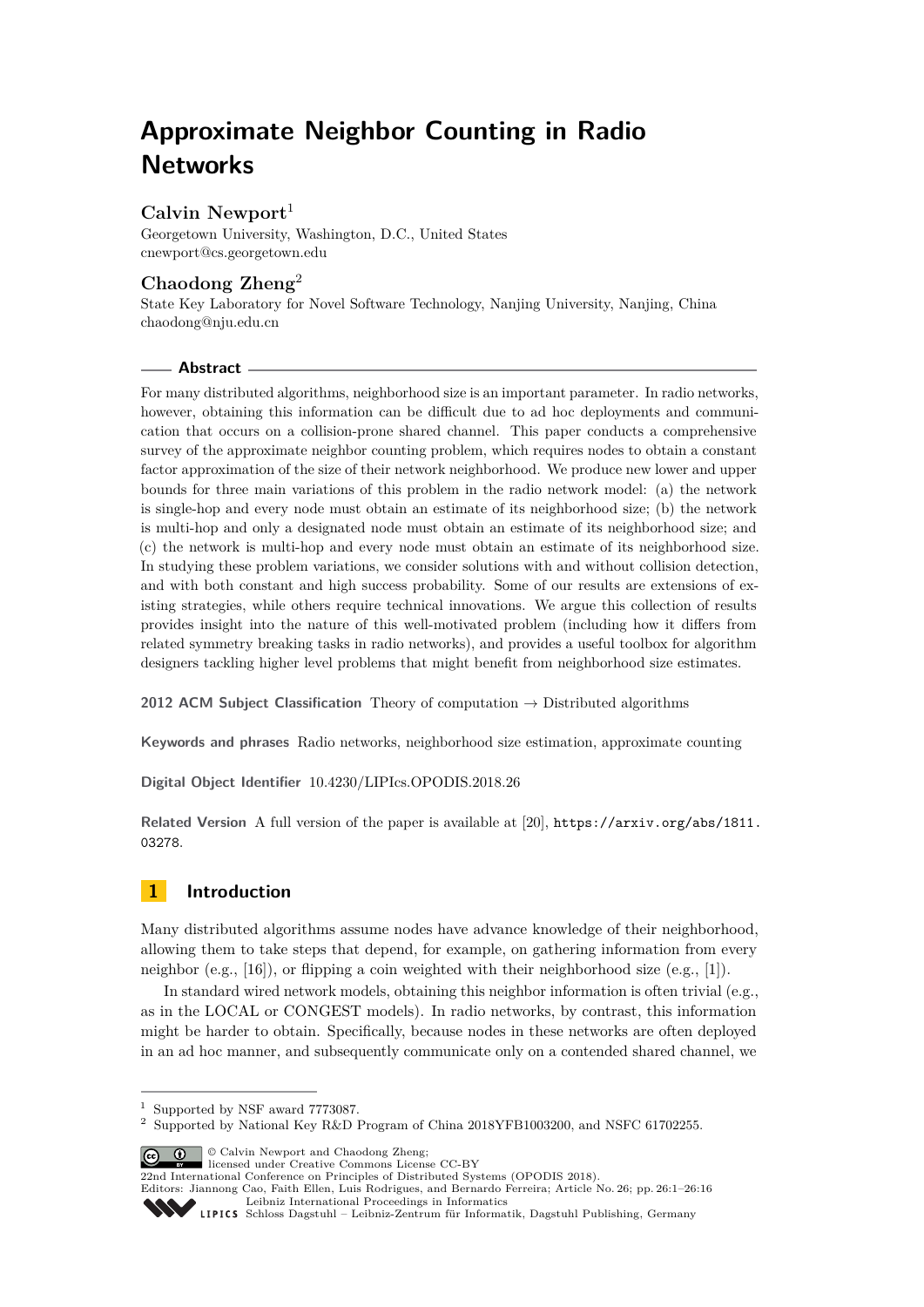#### **26:2 Approximate Neighbor Counting in Radio Networks**

cannot expect that they possess advance knowledge of their neighborhood. In fact, learning this information might require non-trivial feats of contention management.

Some distributed algorithms for radio networks depend on nodes possessing an estimate of their neighborhood size  $(e.g., [9, 10])$  $(e.g., [9, 10])$  $(e.g., [9, 10])$  $(e.g., [9, 10])$  $(e.g., [9, 10])$ , while other algorithms could be significantly simplified if this information was available (e.g., [\[22,](#page-15-5) [18,](#page-15-6) [13\]](#page-15-7)). Though it is generally assumed that calculating these size estimates should not take *too* long in most settings, this problem has escaped the more systematic scrutiny applied to related tasks like contention resolution.

In this paper, we work toward filling in more of this knowledge gap. We conduct a comprehensive survey of lower and upper bounds for the approximate neighbor counting problem in the radio network model under different combinations of common assumptions for this setting. Some of our results require only extensions of existing strategies, while many others require non-trivial technical innovations.

Combined, this collection of results provides two important contributions to the study of distributed algorithms for radio networks. First, it supports a deeper understanding of the well-motivated neighbor counting problem, highlighting both its similarities and differences to related low-level radio network tasks. Second, the collection acts as a useful toolbox for algorithm designers tackling higher level problems.

**Result summary.** The radio network model we study describes the underlying network topology with an undirected connected graph  $G = (V, E)$ , with the  $n = |V|$  vertices corresponding to the radio devices (usually called *nodes* in this paper), and the edges in *E* describing which node pairs are within communication range. For every node  $u \in V$ ,  $n_u$ describes the number of neighbors of *u* in *G*. We sometimes call this parameter the *neighbor count* of *u*. In single-hop networks (i.e., *G* is a clique), all nodes have the same neighbor count, while in multi-hop networks these counts can differ.

The *approximate neighbor counting* problem requires nodes to calculate constant factor estimates of their neighbor counts. We study the variant where every node must obtain this estimate (e.g., during network initialization), and the variant where only a designated node must obtain this estimate (e.g., when neighborhood of a node changes). We study these variants in single-hop and multi-hop networks, and consider solutions with and without collision detection. We study both lower and upper bounds for randomized solutions. When relevant, we look at both results that hold with constant and high probability.

Our results are summarized in Table [1.](#page-2-0) Notice that we do not study both designated and all nodes counting in single-hop networks, as in this setting all nodes have the same neighbor count, making these two cases essentially identical (e.g., a designated node in a single-hop network can simply announce its count, transforming the solution to an all nodes counting solution). We also do not study constant probability solutions for all nodes counting in multi-hop networks. This follows because in the multi-hop setting the success probability applies to each individual node. A constant success probability, therefore, implies that a constant fraction of the nodes are expected to generate inaccurate neighbor counts – a result that is too weak in most scenarios. In the single-hop setting, by contrast, the success probability refers to the probability that *all* nodes generate good counts.

Also notice that two upper bounds are given for multi-hop all nodes counting without collision detection:  $O(\lg^2 n_u)$  and  $O(\lg^3 N)$ . The first bound describes an algorithm that generates good neighbor counts but never terminates (specifically, each node must keep participating to help neighbors that are still counting). The second bound does terminate, but requires an upper bound *N* on the maximum possible network size. This is the only algorithm we study that requires this information to work properly.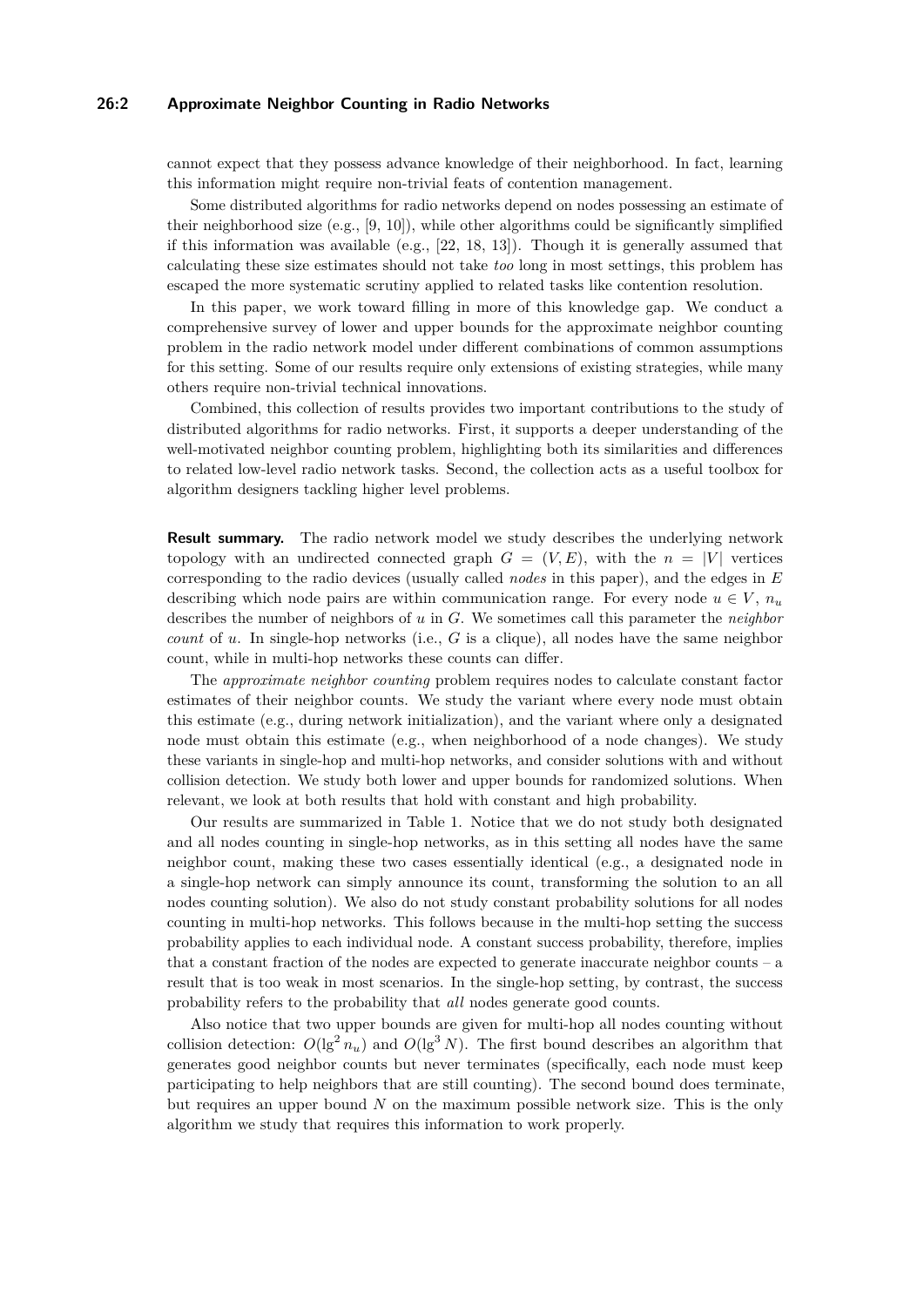<span id="page-2-0"></span>**Table 1** Summary of all approximate neighbor counting results proved in this paper. In the above table, "CD" and "no-CD" denote "with collision detection" and "without collision detection" respectively, while "high probability" is expressed with respect to the parameter in the bound. The *N* and *N*∆ terms describe upper bounds on the maximum neighbor count in single-hop and multi-hop networks, respectively. Our lower bounds are expressed with respect to these maximum sizes, while our upper bounds are expressed with respect to the actual network sizes, with the exception of the  $O(\lg^3 N)$  bound for multi-hop all nodes counting without collision detection. This is the only algorithm we study that requires knowledge of network statistics to work properly.

|                                 |             | with constant probability |                             | with high probability           |                          |
|---------------------------------|-------------|---------------------------|-----------------------------|---------------------------------|--------------------------|
|                                 |             | $no$ -CD                  | CD                          | $no$ -CD                        | CD                       |
| all nodes<br>in single-hop      | lower bound | $\Omega(\lg N)$           | $\Omega(\lg\lg N)$          | $\Omega(\lg^2 N)$               | $\Omega(\lg N)$          |
|                                 | upper bound | $O(\lg n)$                | $O(\lg \lg n)$              | $O(\lg^2 n)$                    | $O(\lg n)$               |
| designated node<br>in multi-hop | lower bound | $\Omega(\lg N_{\Delta})$  | $\Omega(\lg\lg N_{\Delta})$ | $\Omega(\lg^2 N_{\Delta})$      | $\Omega(\lg N_{\Delta})$ |
|                                 | upper bound | $O(\lg n_w)$              | $O(\lg \lg n_w)$            | $O(\lg^2 n_w)$                  | $O(\lg n_w)$             |
| all nodes<br>in multi-hop       | lower bound |                           |                             | $\Omega(\lg^2 N_{\Delta})$      | $\Omega(\lg N_{\Delta})$ |
|                                 | upper bound |                           |                             | $O(\lg^2 n_u),$<br>$O(\lg^3 N)$ | $O(\lg^2 n_u)$           |

**Discussion.** For all but one cases that we have lower bounds, they match our upper bounds. For the single-hop results, these bounds also match the relevant bounds from the related single-hop contention resolution problem (c.f., [\[19\]](#page-15-8)). In fact, most of the lower bounds in this single-hop setting follow by reduction from contention resolution. That is, we show that if you can solve approximate neighbor counting fast, then you can also solve contention resolution fast – allowing existing lower bounds from the latter to carry over to the former.

The single-hop upper bounds, however, required more than the simple application of existing contention resolution strategies. In contention resolution, for example, if you get lucky with your coin flips, and a node broadcasts alone earlier than expected, this is good news – you have solved the problem even faster! In neighbor counting, however, this "luck" might lead you to output an inaccurate size estimate. The analysis used for neighbor counting must bound the probabilities of these precocious symmetry breaking events.

Another complexity of neighbor counting (in single-hop networks) as compared to contention resolution is that *all* nodes must learn an estimate. This requires extra mechanisms to ensure that once some nodes learn a good estimate, this information is spread to all others. The most difficult single-hop case is the combination of high probability correctness and collision detection. To achieve an accurate estimate in an optimal  $O(\lg n)$  rounds required the adaptation of a technique based on one-dimensional random walks [\[18,](#page-15-6) [3\]](#page-14-1).

Obtaining lower bounds for the multi-hop designated node setting required technical innovations. In the single-hop setting, our lower bounds used reduction arguments that applied the contention resolution bounds from [\[19\]](#page-15-8) as a black box. In the multi-hop designated node setting, by contrast, we were forced to open the black boxes and modify them to handle the issues specific to multi-hop topologies. For the particular case of collision detection and high probability, substantial new arguments were needed to transform the bound.

In the multi-hop all nodes setting, obtaining upper bounds also required techniques beyond standard symmetry breaking strategies, as each node may simultaneously participate in multiple estimation processes. Our collision detector algorithm for this case has nodes use detectable noise to notify neighbors that they are still counting. When collision detection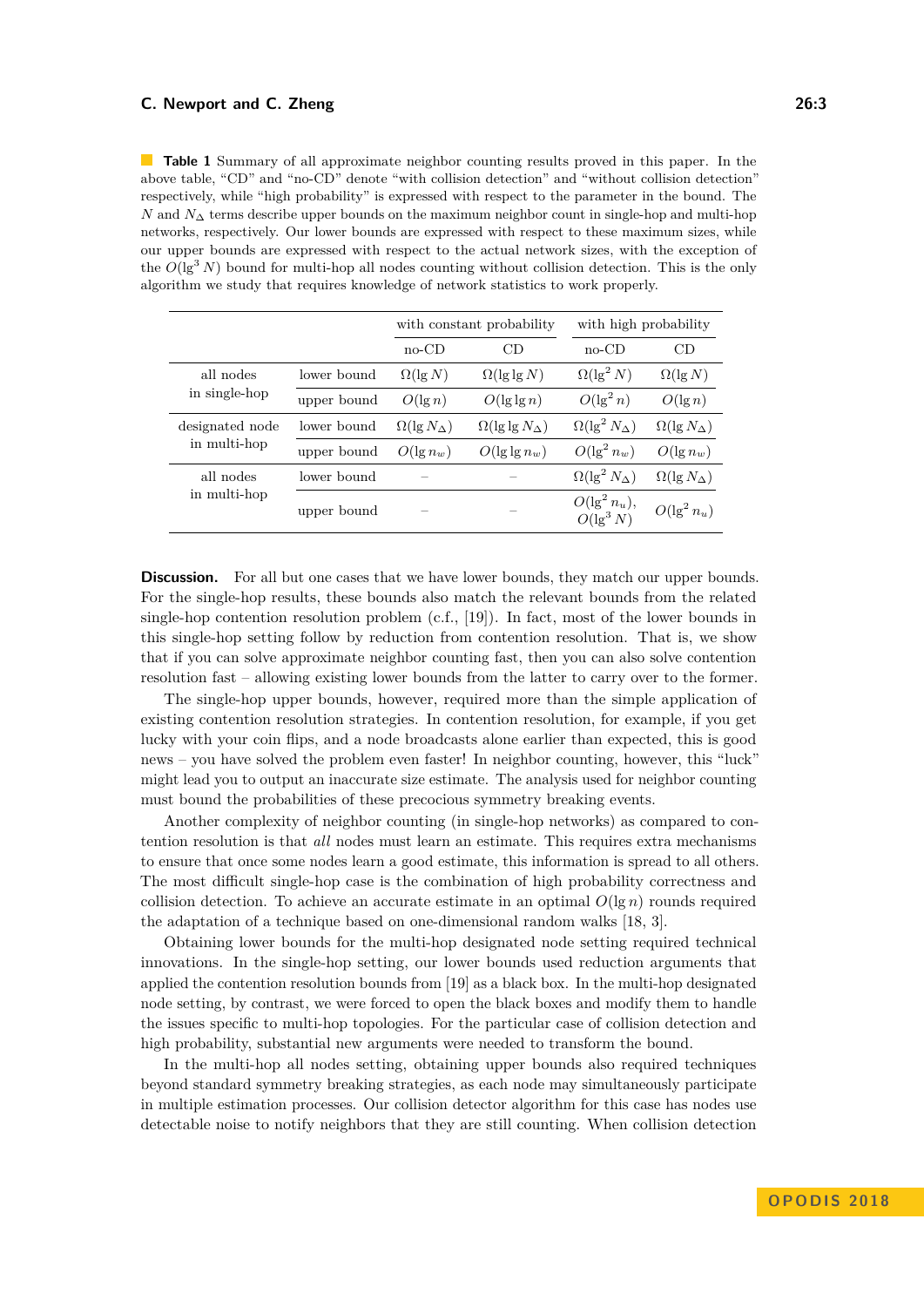#### **26:4 Approximate Neighbor Counting in Radio Networks**

is not available, we consider two different approaches and hence present two algorithms. The first one returns an estimate for  $n_u$  in  $O(\lg^2 n_u)$  rounds, which is correct with high probability in  $n<sub>u</sub>$ . The second algorithm uses a "double counting" trick and takes longer time, but the returned estimate is correct with high probability in *N*.

Last but not least, we would like to clarify a point about our lower bound statements. As shown in Table [1,](#page-2-0) our lower bounds are expressed with respect to the maximum possible neighbor counts (e.g., *N* and *N*∆), whereas, to obtain the strongest possible results, our upper bounds are expressed with respect to the actual neighbor counts in the analyzed execution (e.g., *n* and  $n_u$ ). The right way to interpret our lower bounds is that they claim in a setting where the number of participants comes from a set of *N* (or  $N_{\Delta}$ ) possible participants, there *exists* a subset of these participants for which the stated bound holds.

Our lower bound technique does not directly tell us anything about the *size* of the participant set that induces the slow performance. Given our matching upper bounds, however, we can conclude that the worst case participant sets for these algorithms must have a size close to the maximum bounds. Consider, for example, single-hop counting with no collision detection. The lower bound says that for each algorithm there exists a collection of no more than *N* participants that requires  $\Omega(\lg N)$  rounds to generate a good count with constant probability. Our upper bound, on the other hand, guarantees a good count in  $O(\lg n)$  rounds with constant probability, where *n* is the size of the participant set. It follows that when the lower bound is applied to our algorithm, the bad participant set must have a size that is polynomial in *N* (i.e.,  $n = \Theta(N^{\gamma})$ , for some constant  $0 < \gamma \leq 1$ ), as otherwise the existence of both bounds is a logical contradiction.

## **2 Related Work**

Algorithms to reduce contention and enable communication on shared channels date back to the early days of networking  $(c.f., [11, 6])$  $(c.f., [11, 6])$  $(c.f., [11, 6])$  $(c.f., [11, 6])$  $(c.f., [11, 6])$ , and remain an active area of study today. In the study of distributed algorithms for shared *radio* channels, many strategies explicitly execute approximate neighbor counting as a subroutine. For example, in their study of energy-efficient initialization with collision detection, Bordim et al. [\[2\]](#page-14-3) propose a protocol that returns an estimate of *n* in the range  $\left[\frac{n}{(16 \lg n)}\right]\left[\frac{n}{\lg n}\right]$  within  $O(\lg^2 n)$  time, while requiring each node to be awake for at most  $O(\lg n)$  rounds. Similarly, Gilbert et al. [\[10\]](#page-15-4) use approximate neighbor counting as part of a neighbor discovery protocol in cognitive radio networks. It is also common for algorithms in this setting to simply assume these estimates are provided in advance. E.g., the often-used *decay* strategy introduced by Bar-Yehuda et al. [\[1\]](#page-14-0), requires a bound on local neighborhood size to limit the estimates it tests.

As mentioned throughout this paper, neighbor counting is often closely related to contention resolution, which requires a single node to broadcast alone on the channel. Some common contention resolution strategies implicitly provide this approximation as a side-effect of their operation (e.g.,  $[22, 18, 13]$  $[22, 18, 13]$  $[22, 18, 13]$  $[22, 18, 13]$  $[22, 18, 13]$ ). At the same time, under some assumptions, a good estimate simplifies the problem of contention resolution. As we detail throughout this paper, however, this relationship is not exact. Lower bounds for neighbor counting often require more intricate arguments than contention resolution, and in some cases, contention resolution algorithms require nontrivial extra analysis and mechanisms to provide counts. Teasing apart this intertwined relationship is one of the main contributions of this paper.

Others have directly studied approximate neighbor counting in radio networks. Jurdzinski et al. [\[12\]](#page-15-10) develop an algorithm that provides a constant factor approximation of *n* within  $O(\lg^{2+\delta} n)$  time without collision detection for arbitrary constant  $\delta > 0$ . Their algorithm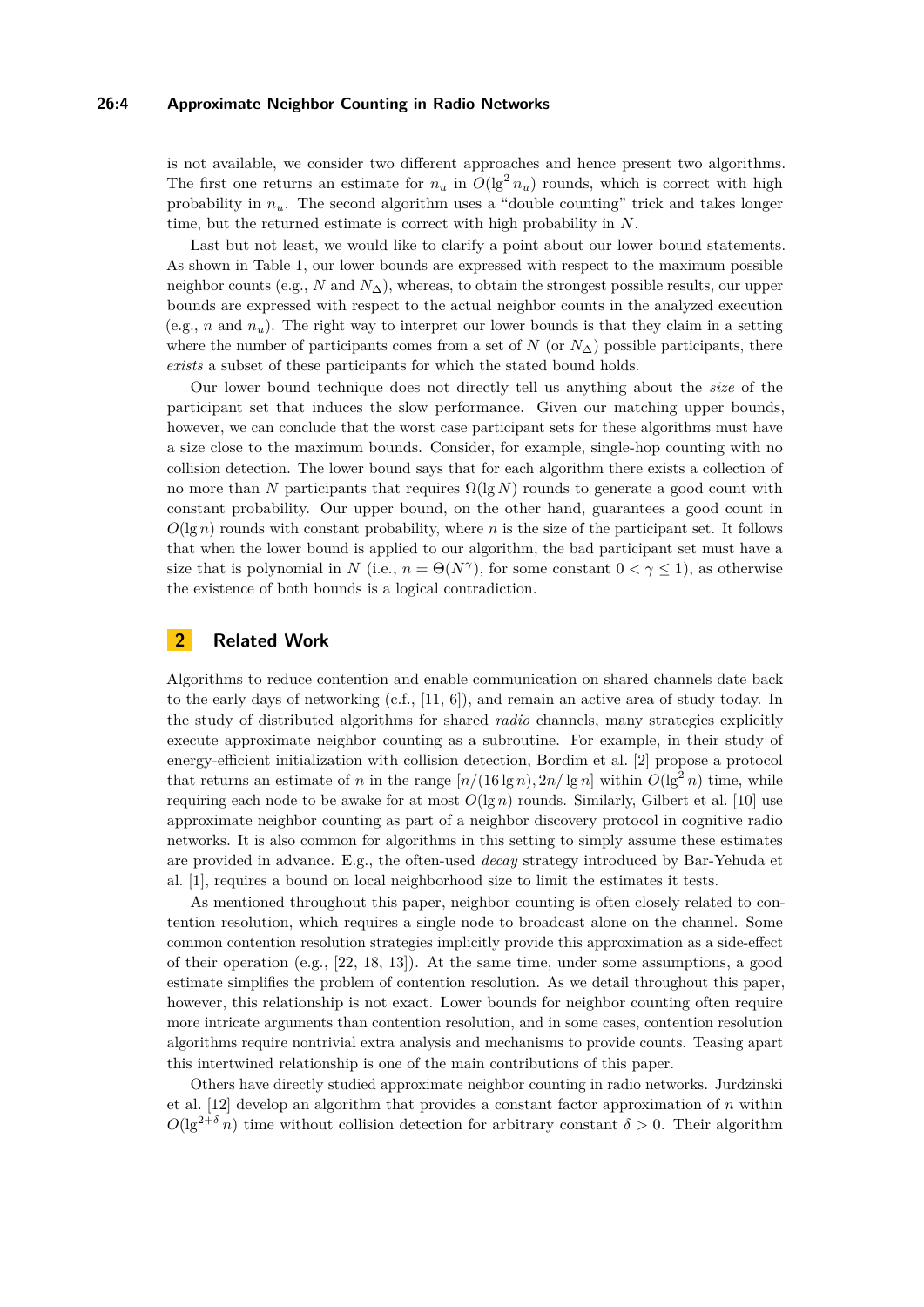guarantees that no node participates in more than  $O((\lg \lg n)^{\delta})$  rounds. (Our relevant algorithm only needs  $O(\lg^2 n)$  rounds, but consumes more energy.) Caragiannis et al. [\[4\]](#page-14-4) devise two constant-factor approximation algorithms: the first one requires collision detection and takes  $O((\lg n) \cdot (\lg \lg n))$  time, while the second one works without collision detection and takes  $O(\lg^2 n)$  time. (Our relevant algorithms only need  $O(\lg n)$  rounds with collision detection, and perform as well as theirs without collision detection.) In [\[14,](#page-15-11) [15\]](#page-15-12), the authors discuss how to approximate network size when adversaries are present.

Approximate neighbor counting has also been studied in the beeping model [\[7\]](#page-15-13), which is similar to, but somewhat weaker than, the standard radio network model. In this setting, Chen et al. [\[5\]](#page-14-5) conduct an excellent mini survey on recent works in RFID counting (e.g., [\[24,](#page-15-14) [21,](#page-15-15) [23,](#page-15-16) [5\]](#page-14-5)). They conclude that a two-phase approach is the key to achieve efficient and accurate RFID counting. They also prove several lower bounds, one of which shows  $\Omega(\lg \lg n)$ rounds are needed to obtain a constant factor approximation with constant probability. More recently, Brandes et al. [\[3\]](#page-14-1) study how to efficiently estimate the size of a single-hop beeping network: they provide both lower and upper bounds for a parameterized approximation accuracy. Notice, the main objective of [\[5\]](#page-14-5) and [\[3\]](#page-14-1) differs from ours not just in the model, but in that they seek a  $(1 + \epsilon)$  approximation of *n* for any  $\epsilon > 0$  ( $\epsilon$  can be non-constant). Nonetheless, they both use constant factor approximation as a key subroutine.

## <span id="page-4-0"></span>**3 Model and Problem**

We consider a synchronous radio network. We model the topology of this network with a connected undirected graph  $G = (V, E)$ , with the  $n = |V|$  vertices corresponding to the radio devices (usually called *nodes* in this paper), and the edges in *E* describing which node pairs are within communication range.

For each node  $u \in V$ , we use  $\Gamma_u$  to denote the set of neighbors of *u*, and use  $n_u = |\Gamma_u|$ to denote the number of neighbors of *u*. Let  $n_{\Delta} = \max_{u \in V} \{n_u\}$ . Our algorithms assume  $n_u \geq 1$ . That is, we do not confront the possibility of a node isolated from the rest of a multi-hop network, or a single-hop network consisting of only a single node (we see the so-called *loneliness detection* problem as an interesting but somewhat orthogonal challenge; e.g., [\[8\]](#page-15-17)). For the ease of presentation, we assume *n<sup>u</sup>* and *n* are always a power of two. This assumption does not affect the correctness or asymptotic time complexities of our results. We define *N* and  $N_{\Delta}$  to be upper bounds on the maximum possible size of *n* and  $n_{\Delta}$ , respectively. To obtain the strongest and most general possible results, our algorithms are *not* provided with knowledge of *N* and  $N_{\Delta}$ , with the exception of an  $O(\lg^3 N)$  time algorithm for multi-hop all nodes counting without collision detection.

We divide time into discrete and synchronous *slots* that we also sometimes call *rounds*. We assume all nodes start execution during the same slot. (The definition of "neighbor counting" becomes complicated once nodes can activate in different time slots.) These assumptions imply nodes have access to a global clock. We assume each node is equipped with a half-duplex radio transceiver. That is, in each time slot, each node can choose to broadcast or listen, but cannot do both. If a node chooses to broadcast, then it gets no feedback from the communication channel. If a node chooses to listen and no neighbors of it broadcasts, then the node hears nothing (i.e., silence). If a node chooses to listen and exactly one of its neighbors broadcasts, then the node receives the message from that neighbor. Finally, if a node chooses to listen and at least two of its neighbors broadcast, then the result depends on the availability of a *collision detection* mechanism: if collision detection is available, then the listening node hears noise; otherwise, the listening node hears nothing.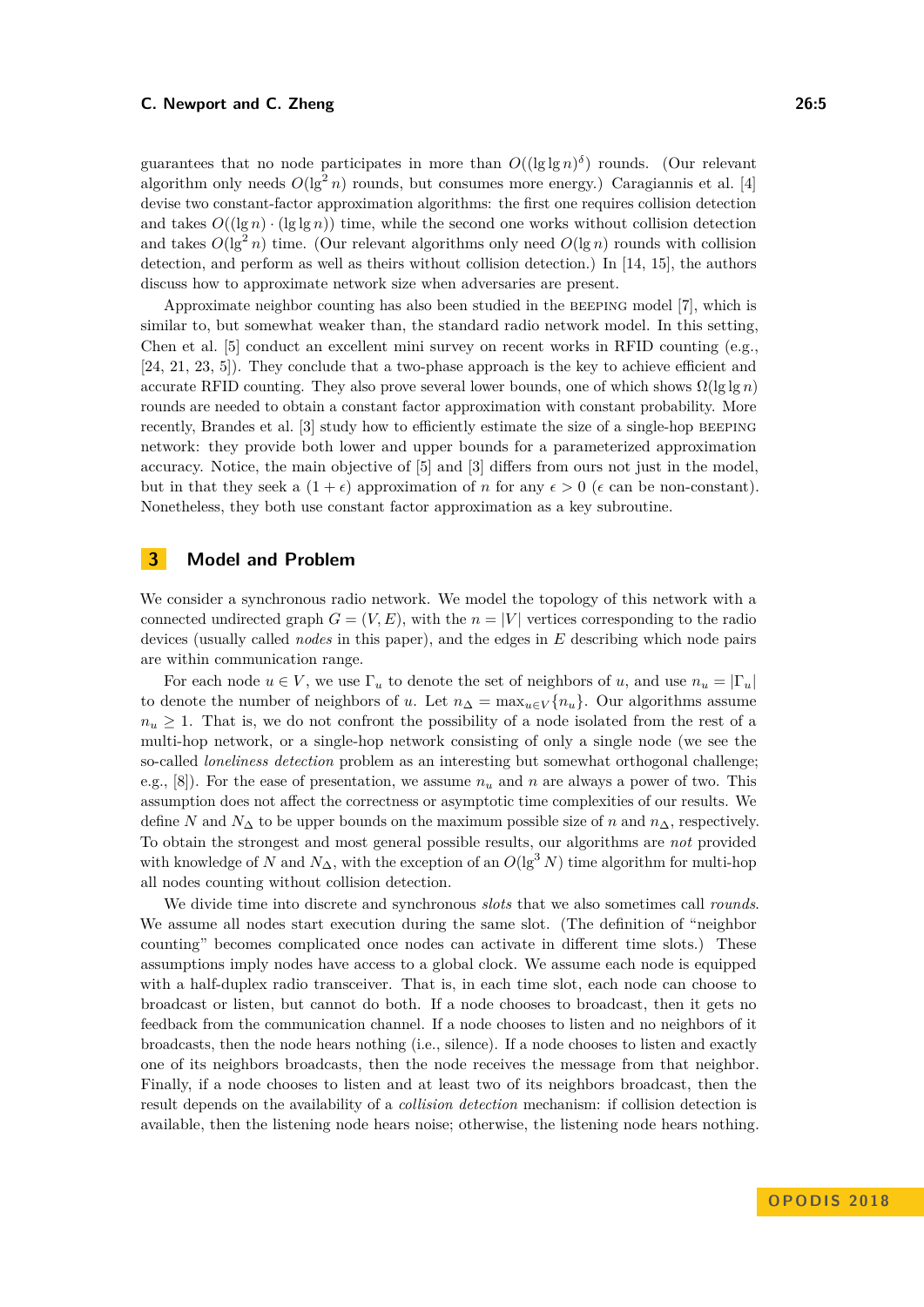#### **26:6 Approximate Neighbor Counting in Radio Networks**

As a result, without collision detection, a listening node cannot tell whether there are no neighbors broadcasting or there are multiple neighbors broadcasting.

In this paper, we are interested in the *approximate neighbor counting* problem. This problem requires selected node(s) to obtain a constant factor approximation of their neighborhood size(s). In more detail, let constant  $\tilde{c} \geq 1$  be the fixed approximation threshold for this problem. Each node *u* that produces an estimate  $\hat{n}_u$  must satisfy  $n_u \leq \hat{n}_u \leq \tilde{c} \cdot n_u$ . We consider three variations of this problem that differ with respect to the allowable network topologies and requirements on which nodes produce an estimate. The first variant assumes *G* is single-hop and all nodes must produce an *identical* estimate. The second variant assumes *G* is multi-hop, but only a *single* designated node *w* must produce an estimate. The third variant is the same as the second, except that now *every* node must produce an estimate. We study randomized algorithms that are proved to be correct with a given probability *p*. In the single-hop variant, *p* describes the probability of the event in which all nodes generate a single good approximation. In the multi-hop variants, by contrast, *p* is the probability that an individual counting node generates a good approximation.

Throughout this paper, we cite the related *contention resolution* problem. In single-hop networks, the contention resolution problem is solved once some node broadcasts alone. Later in the paper, we consider a version of multi-hop contention resolution in which a single designated node must receive a message from a neighbor to solve the problem.

Finally, in the following, we say an event occurs *with high probability in parameter k* (or "w.h.p. in *k*") if it occurs with probability at least  $1 - 1/k^{\gamma}$ , for some constant  $\gamma \geq 1$ .

#### **4 Lower Bounds**

In this section, we presents our lower bounds for the approximate neighbor counting problem. We begin, in Section [4.1](#page-5-0) by looking at lower bounds that can be proved by reducing from the contention resolution problem. That is, in that subsection, we prove lower bounds by arguing that solving neighbor counting fast implies an efficient algorithm to contention resolution, allowing the relevant contention resolution lower bounds to apply.

We employ this approach to derive bounds for constant probability and high probability counting with no collision detection in both single-hop and designated node multi-hop settings. We also apply this approach to derive bounds for constant probability counting with collision detection in these settings. We cannot, however, apply this approach to high probability counting with collision detection, as the reduction itself is too slow compared to the desired bounds. We note that for the single-hop arguments, we leverage existing contention resolution bounds from [\[19\]](#page-15-8). For the multi-hop arguments, however, we must first generalize the results from [\[19\]](#page-15-8) to hold for the considered network topology.

In Section [4.2,](#page-7-0) we look at lower bounds for high probability approximate neighbor counting with collision detection in both single-hop and designated node multi-hop settings. Unlike in Section [4.1,](#page-5-0) we cannot deploy a reduction-based argument. We instead prove a new lower bound that directly argues a sufficiently accurate estimate requires the stated rounds.

Finally, in Section [4.3](#page-7-1) we look at lower bounds for the remaining case of multi-hop all nodes counting. We establish these bounds by reduction from designated node multi-hop bounds, as solving all nodes counting trivially also solves designated node counting.

## <span id="page-5-0"></span>**4.1 Lower Bounds via Reduction from Contention Resolution**

We begin with our lower bound arguments that rely on reductions from contention resolution. For the single-hop scenario, we can reduce from single-hop contention resolution and apply existing lower bounds from [\[19\]](#page-15-8). (See full version of the paper [\[20\]](#page-15-0) for details on contention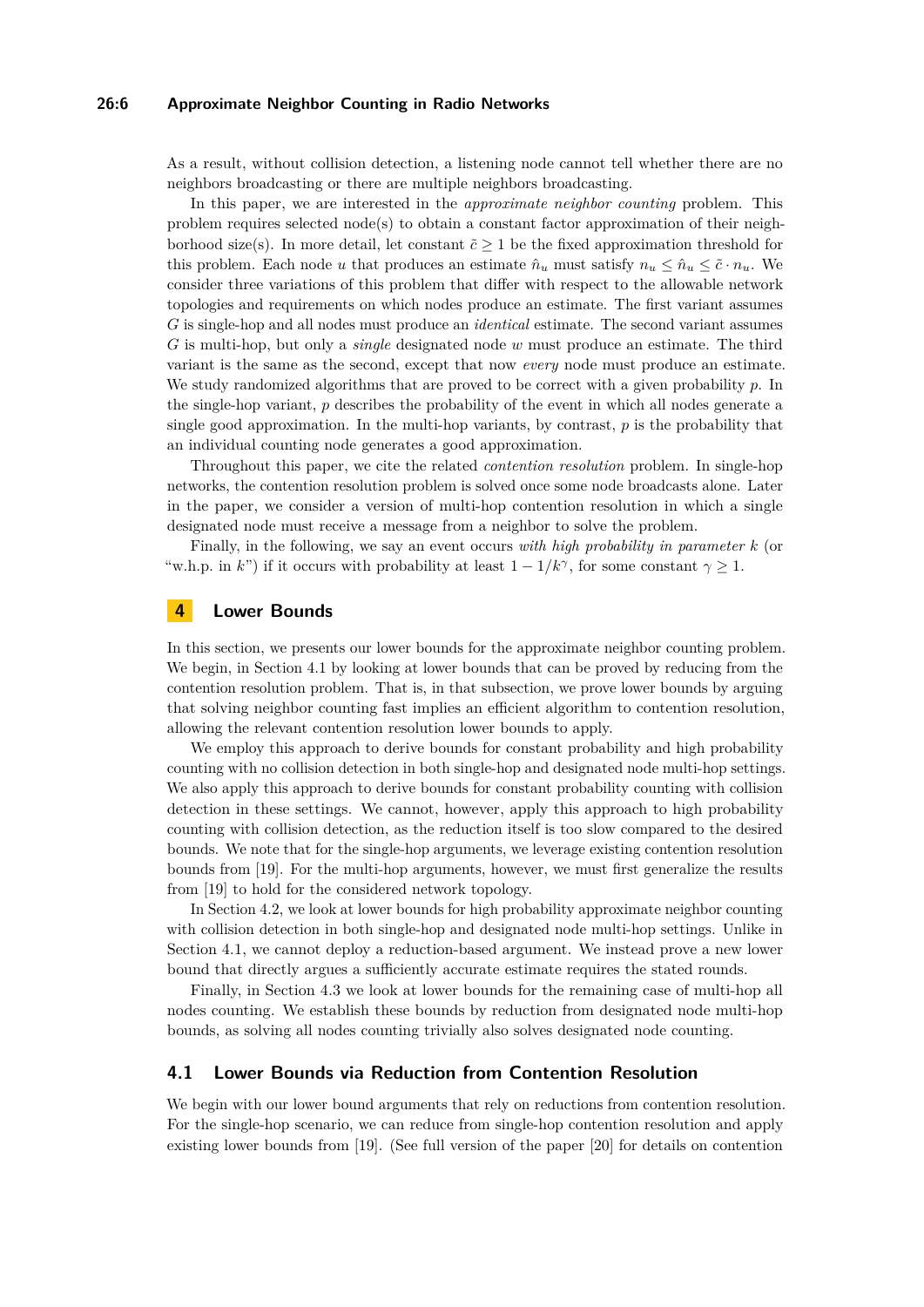resolution lower bounds in single-hop networks.) For multi-hop designated node counting, however, we must first prove new contention resolution lower bounds.

In particular, consider the definition of multi-hop contention resolution in which there is a well-defined designated node *w*, and the goal is for exactly one of *w*'s neighbors – which is a size  $n_w$  subset drawn from a size  $N_\Delta$  universe – to broadcast alone in some time slot. At first glance, this problem might seem easier than single-hop contention resolution as we are provided with a designated node *w* that could coordinate its neighbors in their quest to break symmetry among themselves. We prove, however, that this is not the case: the lower bounds are the same as their single-hop counterparts. In more detail, we prove the following two lemmas by adapting the techniques from [\[19\]](#page-15-8) to this new set of assumptions (see full version of the paper [\[20\]](#page-15-0) for the omitted proofs of this section):

**► Lemma 1.** Let A be an algorithm that solves contention resolution in  $q(N_∆)$  time slots *with probability p in multi-hop networks with no collision detection. It follows that: (a) if p is some constant, then*  $g(N_{\Delta}) \in \Omega(\lg N_{\Delta})$ *; and (b) if*  $p \geq 1 - 1/N_{\Delta}$ *, then*  $g(N_{\Delta}) \in \Omega(\lg^2 N_{\Delta})$ *.* 

**► Lemma 2.** Let A be an algorithm that solves contention resolution in  $g(N_∆)$  time slots *with probability p in multi-hop networks with collision detection. It follows that if p is some constant, then*  $g(N_{\Delta}) \in \Omega(\lg \lg N_{\Delta})$ *.* 

With the needed contention resolution lower bounds in hand, we turn our attention to reducing this problem to approximate neighbor counting. Take the single-hop scenario as an example, the basic idea behind the reduction is that once nodes have an estimate  $\hat{n}$  of  $n$ , they can simply broadcast with probability  $1/\hat{n}$  in each time slot. If this estimate is good, then in each time slot, they have a constant probability of isolating a broadcaster, thus solving contention resolution. Moreover, repeating this step multiple times increases the chance of success proportionally. Building on these basic observations, we prove the following:

<span id="page-6-0"></span>I **Lemma 3.** *Assume there exists an algorithm* A *that solves approximate neighbor counting in*  $h(N)$  *(or,*  $h(N_\Delta)$  *in the multi-hop scenario) time slots with probability p. Then, there exists an algorithm* B *that solves contention resolution in*  $2(h(N) + k)$  *(resp.,*  $2h(N<sub>\Delta</sub>) + k$  *in the multi-hop scenario) time slots with probability at least*  $(1 - e^{-k/(4\tilde{c})}) \cdot p$ *. Here,*  $k \ge 1$  *is an integer, and*  $\tilde{c} \geq 1$  *is the constant defined in Section [3.](#page-4-0)* 

Combining the reduction described in Lemma [3](#page-6-0) with the single-hop lower bounds for contention resolution from [\[19\]](#page-15-8) and the new multi-hop lower bounds proved above, we get the following lower bounds for approximate neighbor counting:

- $\triangleright$  **Theorem 4.** In a single-hop radio network containing at most N nodes:
- *When collision detection is not available, solving approximate neighbor counting with*  $\sim$ *constant probability requires* Ω(lg *N*) *time in the worst case; solving approximate neighbor counting with high probability in N requires*  $\Omega(\lg^2 N)$  *time in the worst case.*
- *When collision detection is available, solving approximate neighbor counting with constant*  $\sim$ *probability requires* Ω(lg lg *N*) *time in the worst case.*

*In a multi-hop radio network in which the designated node has at most N*<sup>∆</sup> *neighbors:*

- *When collision detection is not available, solving approximate neighbor counting with constant probability requires*  $\Omega(\lg N_A)$  *time in the worst case; solving approximate neighbor counting with high probability in*  $N_{\Delta}$  *requires*  $\Omega(\lg^2 N_{\Delta})$  *time in the worst case.*
- *When collision detection is available, solving approximate neighbor counting with constant*  $\sim$ *probability requires*  $\Omega(\lg \lg N_{\Delta})$  *time in the worst case.*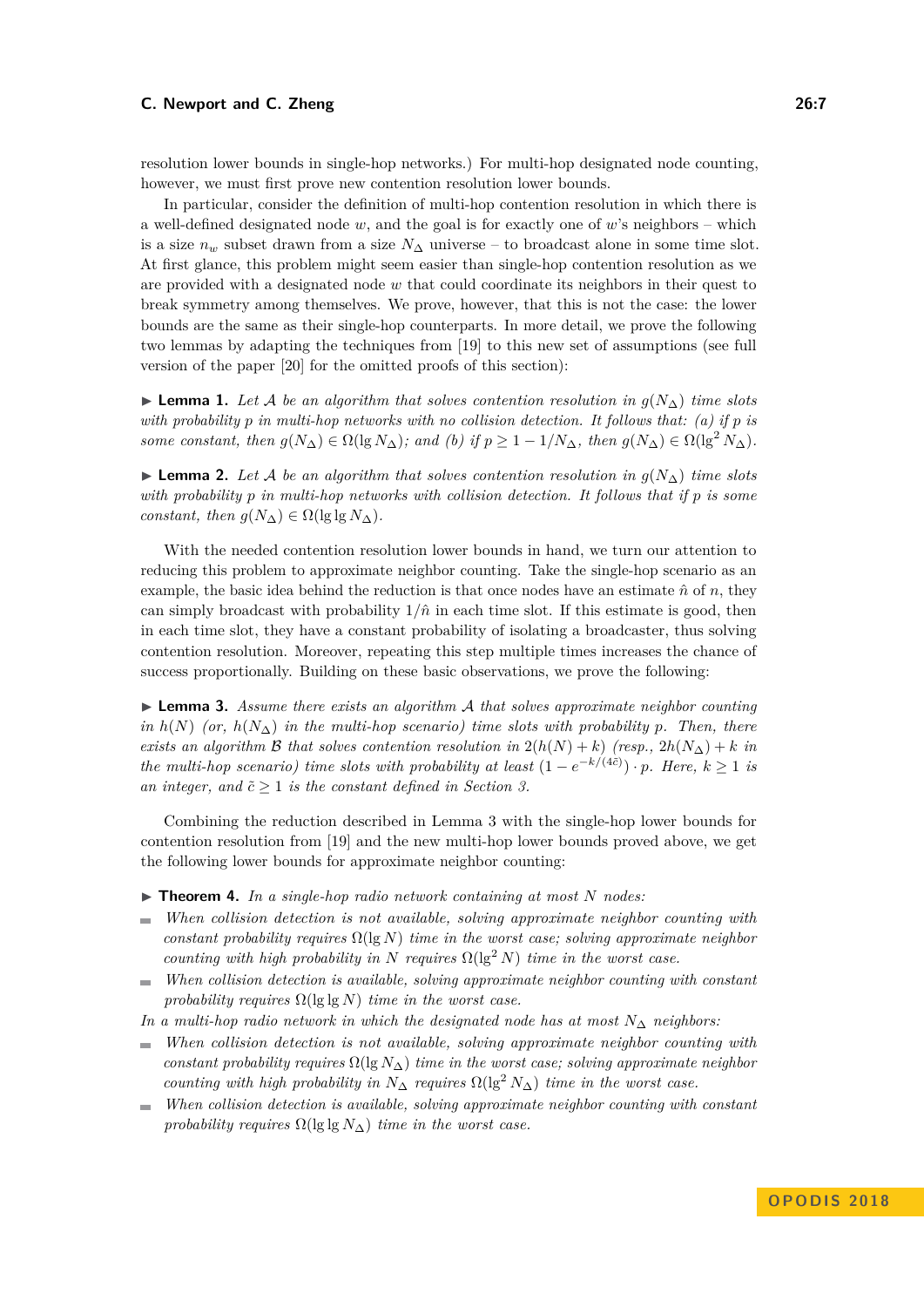## <span id="page-7-0"></span>**4.2 Custom Lower Bounds for High Probability and Collision Detection**

At this point, for single-hop and designated node multi-hop variants of the approximate neighbor counting problem, the only lower bounds missing are the ones of ensuring high success probability with collision detection. As we detail in full version of the paper [\[20\]](#page-15-0), our previous reduction-based approach no longer works in these scenarios. (Roughly speaking, the reduction itself takes at least as long as the lower bound we intend to prove.) Therefore, we must construct custom lower bounds for this problem and exact set of assumptions.

We start by proving the following combinatorial result:

<span id="page-7-2"></span>▶ **Lemma 5.** *Let c and k be two positive integers such that*  $c ≤ k$ *. Let*  $\mathcal{R}$  *be the set containing all size c subsets from*  $[k] = \{1, 2, \dots, k\}$ *. Let*  $\mathcal{H}$  *be an arbitrary set of size less than*  $\lg(k/c)$ *such that each element in*  $H$  *is a subset of*  $[k]$ *. Then, there exists some*  $R \in \mathcal{R}$  *such that for each*  $H \in \mathcal{H}$ *, either*  $R \subseteq H$  *or*  $R \cap H = \emptyset$ *.* 

Intuitively, a set H can be interpreted as a *broadcast schedule* generated by an algorithm A: a node labeled *i* broadcasts in slot *j* if and only if it is activated, and *i* is in the  $j<sup>th</sup>$  set in  $H$ . Given this interpretation, Lemma [5](#page-7-2) suggests: for both the single-hop and the multi-hop designated node scenario, for any approximate neighbor counting algorithm  $A$ , and for any broadcast schedule generated by  $A$  of length less than  $\lg (k/c)$ , there exists a set of c nodes (or a set of *c* neighbors of the designated node in the multi-hop scenario) such that if these *c* nodes are activated and execute A, then during each of the first  $\lg (k/c) - 1$  time slots, either none of them broadcast or all of them broadcast. This further implies, if only two of these *c* nodes are activated, then their view (of the first  $\lg (k/c) - 1$  time slots of the execution) is indistinguishable from the case in which all of these *c* nodes are activated.

Now, imagine an adversary who samples a size *c* subset from R with uniform randomness, and then flips a fair coin to decide whether to activate all these *c* nodes, or just two of them. If the adversary happens to have chosen the set *R* proved to exist in Lemma [5,](#page-7-2) then by the end of slot  $\lg (k/c) - 1$ , algorithm A cannot distinguish between two and c nodes. Notice, if c is large compared to the approximation threshold  $\tilde{c}$ , then this difference matters: outputting two when the real count is *c* (or vice versa) is unacceptable. Thus, in such case, the algorithm gets the right answer with only probability 1*/*2 – not enough for high success probability.

A complete and rigorous proof for the above intuition is actually quite involved, again see full paper [\[20\]](#page-15-0) for more details. In the end, we obtain the following lower bounds:

- ▶ **Theorem 6.** *Assume collision detection is available, then:*
- *In a single-hop radio network containing at most N nodes, solving approximate neighbor counting with high probability in*  $N$  *requires*  $\Omega(\lg N)$  *time in the worst case.*
- $\blacksquare$  *In a multi-hop radio network in which the designated node has at most*  $N_{\Delta}$  *neighbors, solving approximate neighbor counting with high probability in*  $N_{\Delta}$  *requires*  $\Omega(\lg N_{\Delta})$  *time in the worst case.*

## <span id="page-7-1"></span>**4.3 All Nodes Multi-Hop Lower Bounds**

If an algorithm can solve multi-hop all nodes approximate neighbor counting, then clearly the same algorithm can be used to solve multi-hop designated node approximate neighbor counting, with same time complexity and success probability. Therefore, the lower bounds we previously proved for the latter variant naturally carries over to the former variant:

 $\triangleright$  **Theorem 7.** In a multi-hop radio network containing at most N nodes: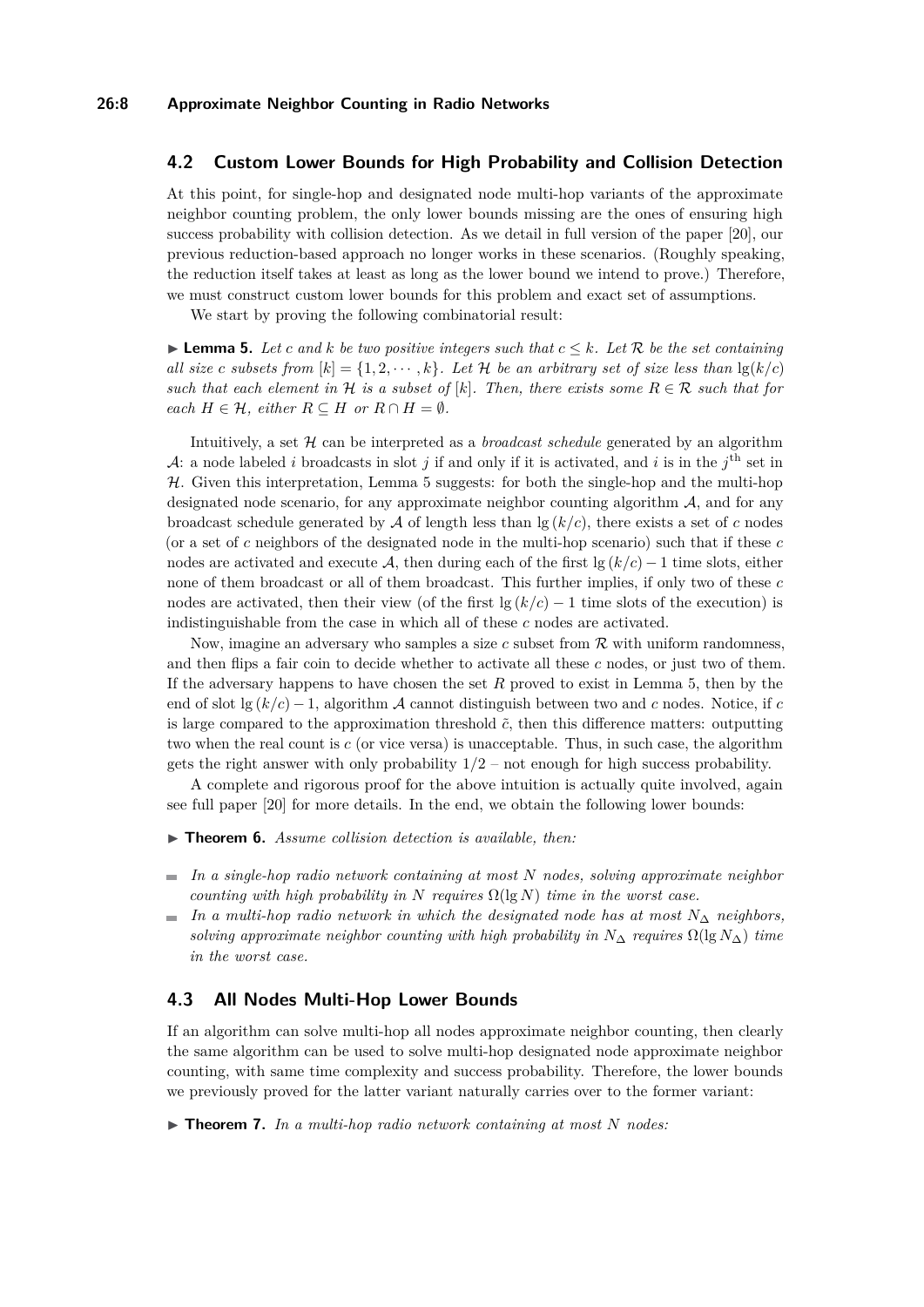- *When collision detection is not available, solving approximate neighbor counting with high*  $\blacksquare$ *probability in N requires*  $\Omega(\lg^2 N)$  *time in the worst case.*
- *When collision detection is available, solving approximate neighbor counting with high*  $\sim$ *probability in N requires*  $\Omega(\lg N)$  *time in the worst case.*

## **5 Upper Bounds**

In this section, we describe and analyze several randomized algorithms that solve the approximate neighbor counting problem. We will begin with single-hop all nodes counting. Specifically, four algorithm are presented for this variant, each based on a different approach. Though most of the strategies used are previously known, extensions to design and analysis are often needed. We then introduce three algorithms for multi-hop all nodes counting, including one which is particularly interesting, as it uses a "double counting" trick that is not related to contention resolution at all to obtain high success probability. Finally, we briefly discuss solutions for multi-hop designated node counting, as most of these algorithm are simple variations of their counterparts for single-hop all nodes counting.

Due to space constraint, if not otherwise stated, complete proofs for lemma and theorem statements are provided in the appendix. Nonetheless, we will usually discuss the intuitions or high-level strategies for proving them.

## **5.1 Single-Hop Networks: No Collision Detection**

Our algorithms often adopt a classical technique inspired by the contention resolution literature: "*guess and verify*". In more detail, take a *guess* about the count, and then *verify* its accuracy; if the guess is good enough then we are done, otherwise take another guess and repeat. This simple approach is versatile: depending on how the guesses are made and verified, many variations exist, resulting in efficient algorithms suitable for different settings.

A standard approach to this guessing is to use a geometric sequence with common ratio two, which is usually called (exponential) *decay* [\[1\]](#page-14-0). This sequence leverages the fact that we only need a constant factor estimate to speed things up. Particularly, if the real count is *n*, then only  $O(\lg n)$  iterations are needed before reaching an accurate estimate.

Once a guess is made, we need to verify its accuracy. To accomplish this, it is sufficient to let each participating node broadcast with a probability proportional to the reciprocal of the guess, and then observe the status of the channel. The intuition is simple: underestimate will result in collision and overestimate will result in silence; and we expect one node to broadcast alone – a distinguishable event – iff the estimate is accurate enough. The algorithms described below adapt this general approach to their specific constraints.

**Constant probability of success.** We now present COUNT-SH-NOCD-CONST. (In the algorithm's name, SH means "single-hop", noCD means "no collision detection", and Const means "success with constant probability".) This algorithm applies the most basic form of the "guess and verify" strategy. It provides a correct estimate with constant probability in  $O(\lg n)$  time for single-hop radio networks, when collision detection is not available.

Count-SH-noCD-Const contains multiple iterations, each of which has two time slots. In the *i*<sup>th</sup> iteration, nodes assume  $n \approx 2^i$ , and verify whether this estimate is accurate or not. More specifically, in the first time slot within the *i*<sup>th</sup> iteration, each node will broadcast a beacon message with probability  $1/2^i$  and listen otherwise. If a node decides to listen and hears a beacon message in the first time slot, then it will set its estimate to  $2^{i+2}$  and terminate after this iteration. That is, if a single node *u* broadcasts alone in the first time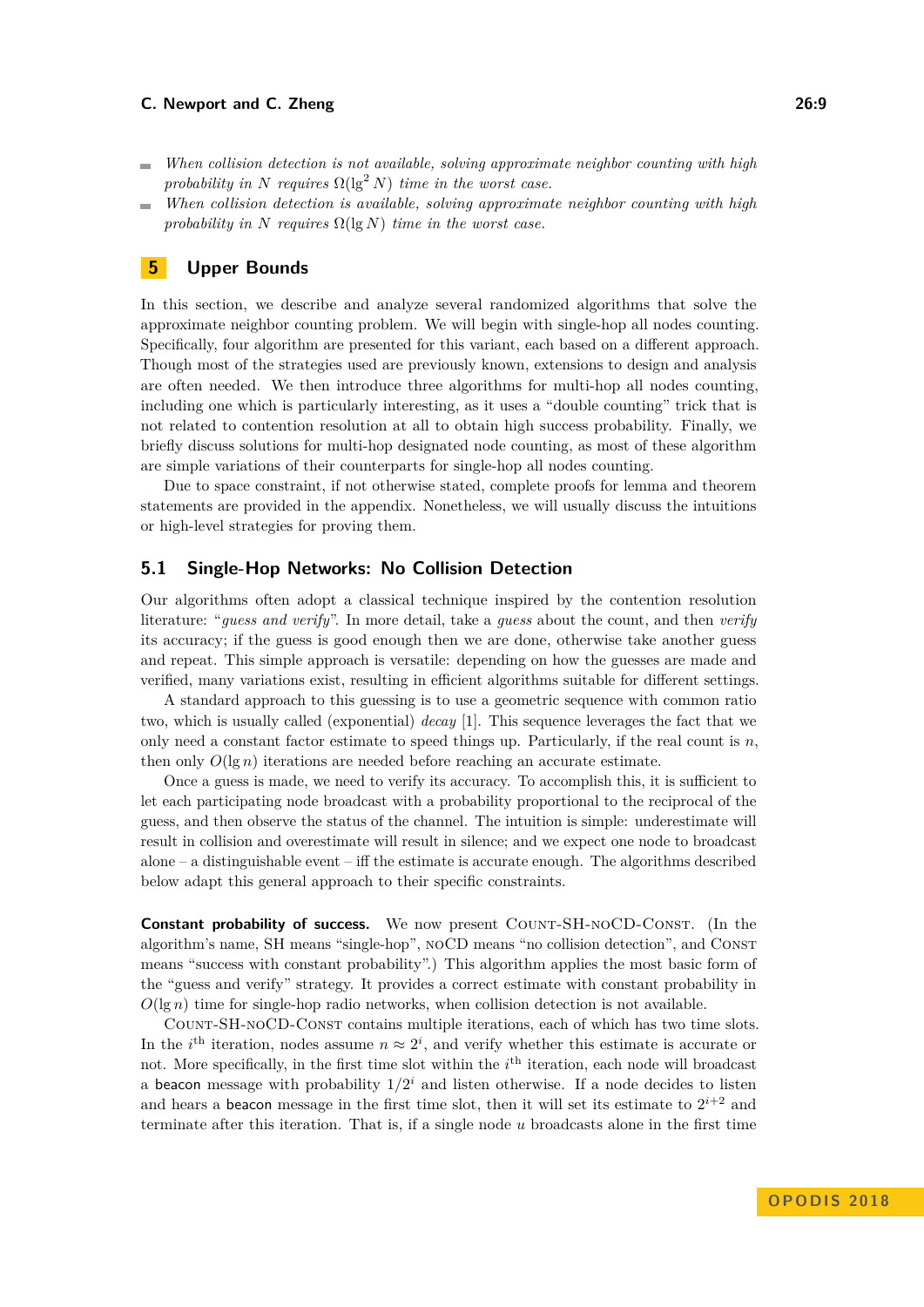#### **26:10 Approximate Neighbor Counting in Radio Networks**

slot of iteration *i*, then all listening nodes – which is all nodes except  $u$  – will terminate by the end of this iteration, with  $2^{i+2}$  being their estimate. Notice, we still need to inform *u* about this estimate, which is the very purpose of the second time slot within each iteration. More specifically, in the second time slot within the  $i<sup>th</sup>$  iteration, for each node  $u$ , if it has heard a beacon message in the first time slot of this iteration, then it will broadcast a stop message with probability  $1/(2<sup>i</sup> - 1)$ . Otherwise, if *u* has broadcast in the first time slot of this iteration, then it will listen in this second time slot. Moreover, it will terminate with its estimate set to  $2^{i+2}$ , if it hears a **stop** message in this second time slot.

Despite its simplicity, proving the correctness of Count-SH-noCD-Const requires efforts beyond what would suffice for basic contention resolution. First, by carefully calculating and summing up the failure probabilities, we show no node will terminate during the first lg *n* − 3 iterations, with at least constant probability. Then, we show during iteration *i* where  $\lg n - 2 < i < \lg n$ , either no node terminates or all nodes terminate, with at least constant probability. Finally, we prove that if all nodes are still active by iteration lg *n*, then all of them will terminate by the end of it, again with at least constant probability. Complete analysis can be found in the full paper [\[20\]](#page-15-0), here we present only the main theorem:

▶ **Theorem 8.** *The* COUNT-SH-NOCD-CONST *approximate neighbor counting algorithm ensures the following properties with constant probability when executed in a single-hop network with no collision detection:* (a) all nodes terminate simultaneously within  $O(\lg n)$ *slots;* and (b) all nodes obtain the same estimate of *n*, which is in the range  $[n, 4n]$ .

High probability of success. Observe that in the aforementioned simplest form of "guess and verify", as the estimate increases, the probability that multiple nodes broadcast decreases, and the probability that no node broadcasts increases. A more interesting metric is the probability that a single node broadcasts alone: it first increases, and then decreases; not surprisingly, the peak value is reached when the estimate is the real count. These facts suggest, for each estimate  $\hat{n}$ , we could repeat the procedure of broadcasting with probability  $1/\hat{n}$  multiple times, and use the *fraction* of noisy/silent/clear-message slots to determine the accuracy of the estimate. This method can provide stronger correctness guarantees, but complicates *termination detection* (i.e., when should a node stop), as different nodes may observe different fraction values. For example, if some nodes have already obtained a correct estimate but terminate too early, then remaining nodes might never get correct estimates, since there are fewer nodes remaining. The situation becomes more challenging when an upper bound of the real count is not available. To resolve this issue, sometimes, we have to carefully craft and embed a "consensus" mechanism.

Count-SH-noCD-High highlights our above discussion. This algorithm contains multiple iterations, each of which has three phases. In the *i*<sup>th</sup> iteration, nodes assume  $n \approx 2^i$ . The first phase of each iteration  $i$  – which contains  $\Theta(i)$  time slots – is used to verify the accuracy of the current estimate. In particular, in each slot within the first phase, each node will broadcast a beacon message with probability  $1/2^i$ , and listen otherwise. By the end of the first phase, each node will calculate the fraction of time slots (among all its listening slots in this phase) in which it has heard a beacon message. For each node, if at the end of the first phase of some iteration *j*, this fraction value has reached 1*/*2*e* for the first time since the start of execution, the node will set  $2<sup>j</sup>$  as its *private estimate* for *n*. Recall nodes might not obtain private estimates simultaneously, thus they cannot simply terminate and output private estimates as the final estimate. This is the place where the latter two phases come into play. More specifically, in the second phase, nodes that have already obtained private estimates will try to broadcast informed messages to signal other nodes to stop. In fact,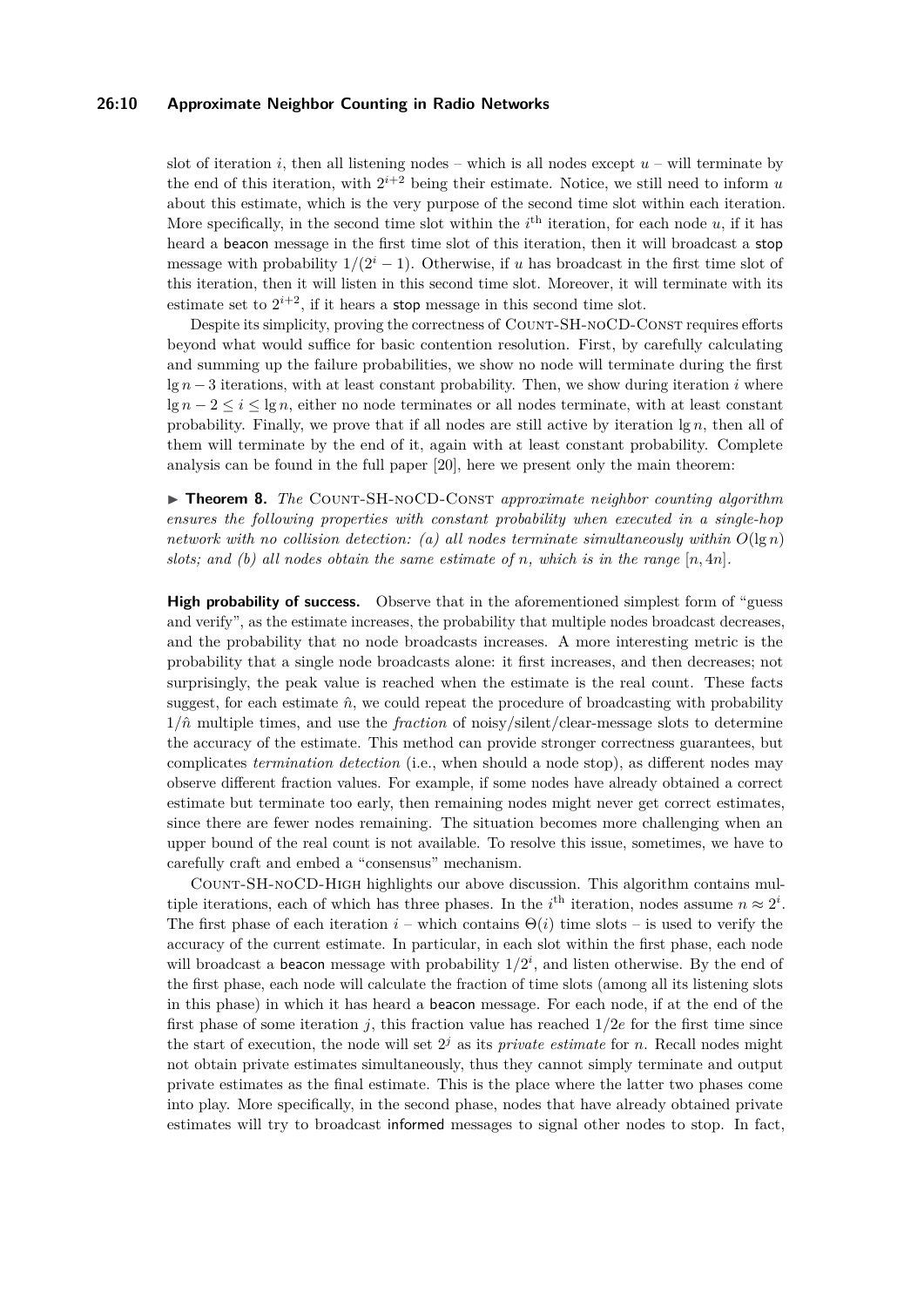hearing an informed message is the only situation in which a node can safely terminate, even if the node has already obtained its private estimate. On the other hand, the third phase is used to deal with the case in which one single "unlucky" node successfully broadcasts an informed message during phase two (thus terminate all other nodes), but never gets the chance to successfully receive an informed message (thus cannot terminate along with other nodes). Complete description of COUNT-SH-NOCD-HIGH can be found in full paper [\[20\]](#page-15-0).

To prove the correctness of Count-SH-noCD-High, we need to show: (a) nodes can correctly determine the accuracy of their estimates; and (b) all nodes terminate simultaneously and output identical estimate. Part (b) follows from our careful protocol design, as phase two and three in each iteration act like a mini "consensus" protocol, allowing nodes to agree on when to stop. Proving part (a), on the other hand, needs more effort. Recall we use the fraction of clear message slots to determine the accuracy of an estimate, and the expected fraction value should be identical for all nodes. However, due to random chances, the actual fraction value observed by each node might deviate from expectation. If we have an upper bound *N* of *n*, then by making the first phase to contain  $\Theta(\lg N)$  slots, Chernoff bounds [\[17\]](#page-15-18) will enforce the observed fraction value to be tightly concentrated around its expectation. In our case, N is not available, and we rely on more careful analysis. Specifically, during iterations one to  $\lg(n/(a \ln n))$  where *a* is some sufficiently large constant, in each time slot in phase one, at least two nodes will broadcast (since the estimate is too small), thus no node will obtain private estimate in these iterations. Starting from iteration  $\lg(n/(a \ln n))$ , the length of phase one is long enough so that concentration inequalities will ensure the observed fraction value is close to its expectation. Building on these observations, we can eventually conclude the following theorem (again, see [\[20\]](#page-15-0) for full analysis):

I **Theorem 9.** *The* Count-SH-noCD-High *approximate neighbor counting algorithm ensures the following properties with high probability in n when executed in a single-hop network with no collision detection: (a) all nodes terminate simultaneously within*  $O(\lg^2 n)$ *slots;* and (b) all nodes obtain the same estimate of *n*, which is in the range  $[n, 4n]$ .

## **5.2 Single-Hop Networks: Collision Detection**

Without collision detection, the feedback to a listening node is either silence or a message. Failing to receive a message, therefore, does not hint the nature of the failure: either no node is sending, or multiple nodes are sending. As a result, in the two previous algorithms, when nodes "guess" the count, they have to do it in a *linear* manner: start with a small estimate, and double if the guess is incorrect. With collision detection, by contrast, listening nodes can distinguish whether too few (i.e., zero) or too many (i.e., at least two) nodes are broadcasting. As first pointed out back in the 1980's [\[22\]](#page-15-5), this extra power enables an exponential improvement over linear searching, since nodes can now perform a *binary search*.

**Constant probability of success.** Here we leverage the aforementioned binary search strategy to return a constant factor estimate of *n* in  $O(\lg \lg n)$  time, with at least some constant probability. Recall efficient binary search requires a rough upper bound of *n* as input. To this end, we first introduce an algorithm called EstUpper-SH: it can provide a polynomial upper bound of *n* within  $O(\lg \lg n)$  time. At a high level, ESTUPPER-SH is doing a linear "guess and verify" search to estimate lg *n*. (Notice, it is *not* estimating *n*.) This strategy, to the best of our knowledge, is first discussed by Willard in the seminal paper [\[22\]](#page-15-5), and has later been used in other works (see, e.g., [\[5,](#page-14-5) [3\]](#page-14-1)). Due to space constraint, detailed description and analysis of ESTUPPER-SH are provided in full version of the paper [\[20\]](#page-15-0).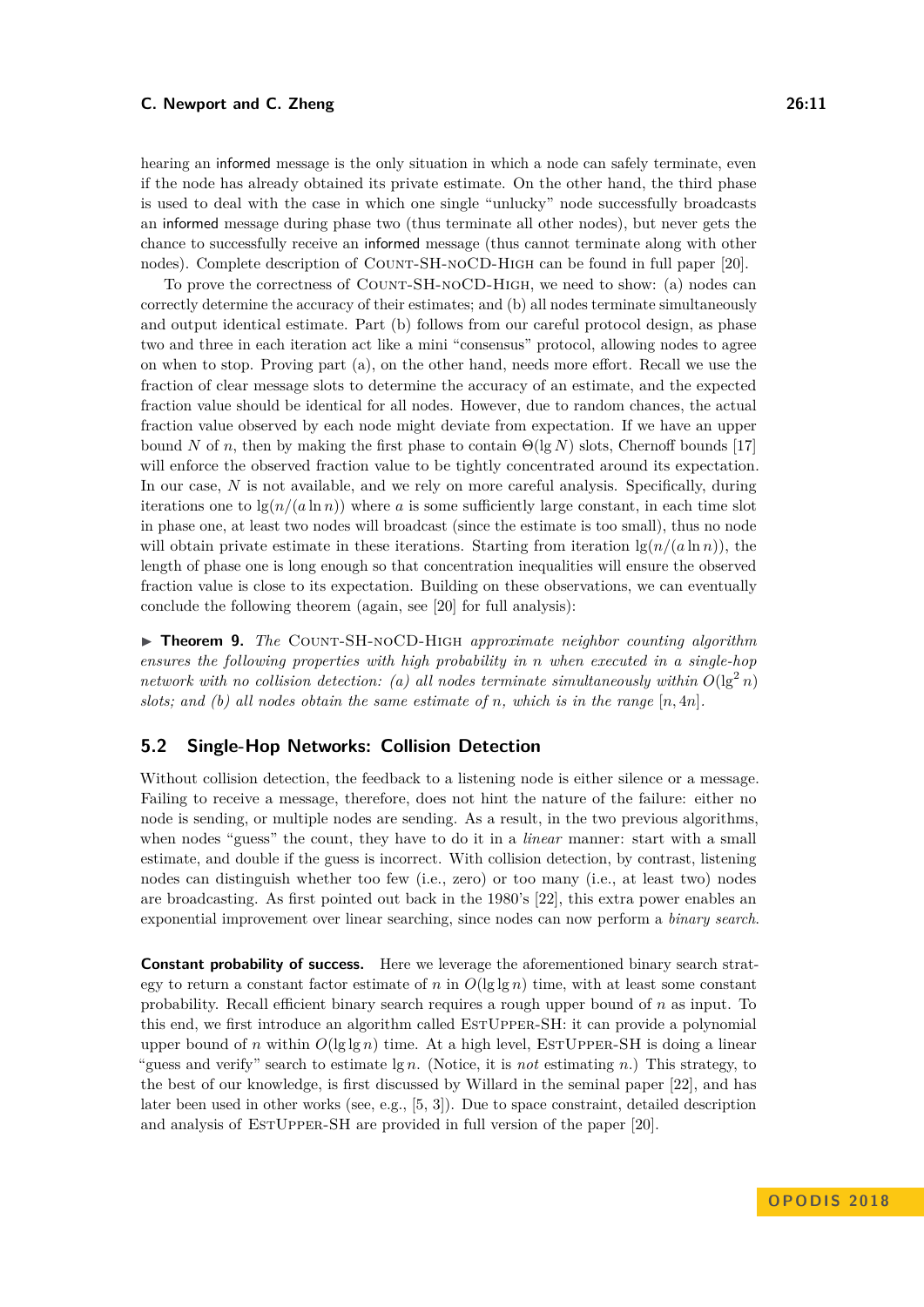#### **26:12 Approximate Neighbor Counting in Radio Networks**

Once this estimate is obtained, we switch to the main logic of Count-SH-CD-Const. This algorithm contains multiple iterations, each of which has four time slots. In each iteration *i*, all nodes have a lower bound *a<sup>i</sup>* and an upper bound *b<sup>i</sup>* , and will test whether the median  $m_i = |(a_i + b_i)/2|$  is close to lg *n* or not. More specifically, in the first time slot in iteration *i*, each node will broadcast a beacon message with probability  $1/2^{m_i}$ , and listen otherwise. Listening nodes will use the channel status they observed to adjust  $a_i$  (or  $b_i$ ), or terminate and output the final estimate. On the other hand, the other three time slots in each iteration allow nodes that have chosen to broadcast in the first time slot to learn the channel status too, with the help of the nodes that have chosen to listen in the first time slot. (See full paper [\[20\]](#page-15-0) for complete description of Count-SH-CD-Const.)

To prove Count-SH-CD-Const can provide a correct estimate, we demonstrate that during one execution of COUNT-SH-CD-CONST: (a) whenever  $m_i$  is too large or too small, all nodes can correctly detect this and adjust  $a_i$  or  $b_i$  accordingly; and (b) when  $m_i$  is a good estimate, all nodes can correctly detect this as well and stop execution. The full analysis can be found in the full version of the paper [\[20\]](#page-15-0), here we state only the main theorem:

▶ **Theorem 10.** *The* COUNT-SH-CD-CONST *approximate neighbor counting algorithm ensures the following properties when executed in a single-hop network with collision detection: (a) all nodes terminate simultaneously; and (b) with at least constant probability, all nodes obtain the same estimate of n in the range* [*n,* 4*n*] *within O*(lg lg *n*) *time slots.*

**High probability of success.** Our last algorithm for the single-hop scenario is COUNT-SH-CD-High. It significantly differs from the other algorithms studied so far in that it does *not* use a "guess and verify" strategy. Instead, it deploys a *random walk* to derive an estimate. The use of random walks for contention resolution was introduced by Nakano and Olariu [\[18\]](#page-15-6), in the context of leader election in radio networks. It was later adopted by Brandes et al. [\[3\]](#page-14-1) for solving approximate counting in beeping networks.

Prior to executing COUNT-SH-CD-HIGH, nodes will first use  $O(\lg \lg n)$  time slots to run ESTUPPER-SH to obtain a polynomial upper bound of *n*. Call this upper bound  $\hat{N}$ . All nodes then perform a random walk, the state space of which consists of potential estimates of *n*. More specifically, COUNT-SH-CD-HIGH contains  $\Theta(\lg \hat{N})$  iterations, each of which has three time slots. In each iteration, all nodes maintain a current estimate on *n* which is denoted by  $\hat{n}$ . (Initially,  $\hat{n}$  is set to  $\hat{N}$ .) In the first slot in a iteration, each node will broadcast a beacon message with probability  $1/\hat{n}$ , and listen otherwise. If a node hears silence, it will decrease  $\hat{n}$  by a factor of four; if a node hears noise, it will increase  $\hat{n}$  by a factor of four; and if a node hears a beacon message, it will keep  $\hat{n}$  unchanged. Similar to what we have done in COUNT-SH-CD-CONST, in each iteration, the nodes that have chosen to listen in the first time slot will use the latter two slots to help nodes that have chosen to broadcast in the first time slot to learn the channel status of the first time slot. After these  $\Theta(\lg \hat{N})$  iterations, all nodes will use  $4\tilde{n}$  to be the final estimate of *n*, where  $\tilde{n}$  is the most frequent estimate used by the nodes during the  $\Theta(\lg N)$  iterations.

The high-level intuition of COUNT-SH-CD-HIGH is: when the estimate is too large or too small, it will quickly shift towards correct estimates; and when the estimate is correct, it will remain unchanged. Therefore, the most frequent estimate will likely to be a correct one. Complete analysis is deferred to full paper [\[20\]](#page-15-0), here we provide only the main theorem:

▶ **Theorem 11.** *The* COUNT-SH-CD-HIGH *approximate neighbor counting algorithm ensures the following properties when executed in a single-hop network with collision detection: (a) all nodes terminate simultaneously; and (b) with high probability in n, all nodes obtain the same estimate of n in the range*  $[n, 64n]$  *within*  $O(\lg n)$  *time slots.*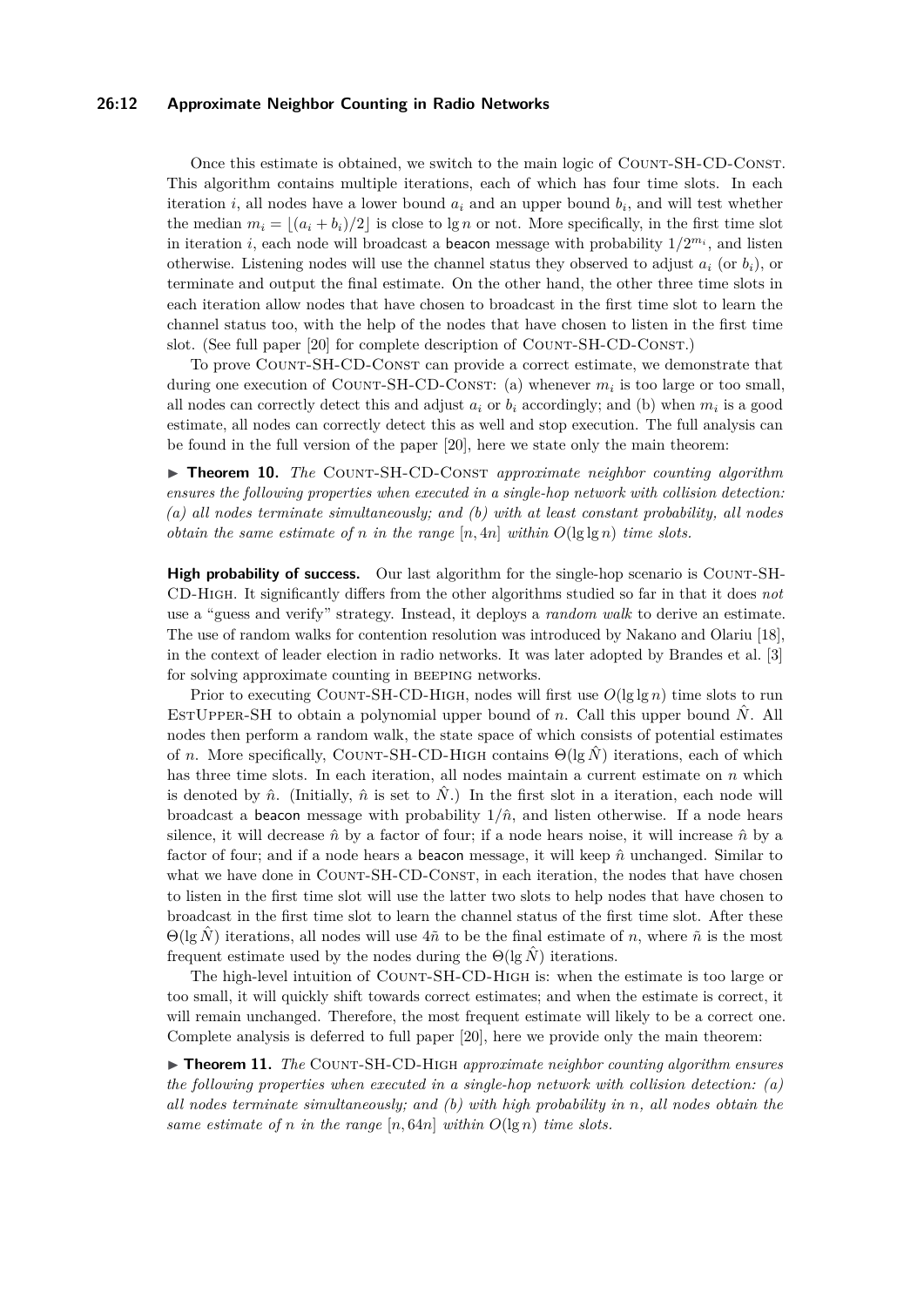All nodes counting in a multi-hop network is challenging as different nodes may have significantly different number of neighbors. In this part, we present two algorithms that attempt to overcome this obstacle, the second of which is particularly interesting.

We begin with the first algorithm – called COUNT-ALL-NOCD– which still relies on the linear "guess and verify" approach. However, it requires the upper bound  $N_{\Delta}$  as an input parameter to enforce termination. Nonetheless, for each node, COUNT-ALL-NOCD always returns an accurate estimate, even when knowledge of  $N_{\Delta}$  is absent.

In more detail, COUNT-ALL-NOCD contains  $\lg N_{\Delta}$  iterations, and the *i*<sup>th</sup> iteration contains  $\Theta(i)$  time slots. In each slot in iteration *i*, each node will choose to be a broadcaster or a listener each with probability 1*/*2. If a node chooses to be a listener in a time slot, it will simply listen. Otherwise, if a node chooses to be a broadcaster, it will broadcast a beacon message with probability  $1/2^i$ , and do nothing otherwise. After an iteration *i*, for a node *u*, if for the first time since the beginning of protocol execution, it has heard beacon messages in at least 1*/*10 fraction of slots among the listening slots (within this iteration), then *u* will use  $2^{i+3}$  as its estimate for  $n_u$ . Proving the correctness of COUNT-ALL-NOCD borrows heavily from our analysis of Count-SH-noCD-High (see the full version of the paper [\[20\]](#page-15-0) for more details), here we only state the main theorem:

▶ **Theorem 12.** *For each node u, the* COUNT-ALL-NOCD *approximate neighbor counting algorithm ensures the following with high probability in n<sup>u</sup> when executed in a multi-hop network with no collision detection: u will obtain an estimate of*  $n_u$  *in the range*  $[n_u, 4n_u]$ *within*  $O(\lg^2 n_u)$  *time. Moreover, u will terminate after*  $O(\lg^2 N_\Delta)$  *time when*  $N_\Delta$  *is known.* 

Notice that in COUNT-ALL-NOCD, for a node *u*, the high correctness guarantee is with respect to  $n_u$ . This implies, when  $n_u$  is some constant, the probability that the obtained estimate is desirable is also a constant. Sometimes, we may want *identical* and *high* correctness guarantees for *all* estimates, such as high probability in *n*. Our second algorithm – which is called Count-All-noCD-2– achieves this goal, at the cost of accessing *N* and demanding longer execution time. (COUNT-ALL-NOCD only needs  $N_{\Delta}$  to enforce termination, while Count-All-noCD-2 needs *N* to work properly.)

Careful readers might suspect COUNT-ALL-NOCD-2 just extends the length of each iteration of COUNT-ALL-NOCD to  $\Theta(\lg N)$ . Unfortunately, this simple modification is not sufficient: we still cannot change the fact that when a node *u* listens, the number of broadcasters among its neighbors is concentrated to  $n_u/2$  only with high probability in  $n_u$ .

Instead, Count-All-noCD-2 takes a different approach, the core of which is a "double counting" trick. Specifically, COUNT-ALL-NOCD-2 contains  $L = \Theta(\lg N)$  iterations, each of which has  $\Theta(\lg^2 N)$  time slots. At the beginning of each iteration, each node chooses to be a broadcaster or a listener each with probability 1*/*2. Then, by applying the "guess and verify" strategy, each listener will spend the  $\Theta(\lg^2 N)$  time slots in this iteration to obtain a constant factor estimate on the number of neighboring broadcasters. When all Θ(lg *N*) iterations are done, each node will sum the estimates it has obtained, divide it by *L/*4, and output the result as its estimate for the neighborhood size.

Due to space constraint, detailed description for each iteration is deferred to the full paper [\[20\]](#page-15-0). We only note here that the estimates obtained by the listeners are quite accurate:

<span id="page-12-0"></span> $\blacktriangleright$  **Lemma 13.** *Consider an arbitrary iteration during the execution of* COUNT-ALL-NOCD-2*, assume node u is a listener with m neighboring broadcasters. By the end of this iteration, node u will obtain an estimate of m in the range* [*m,* 4*m*]*, with high probability in N.*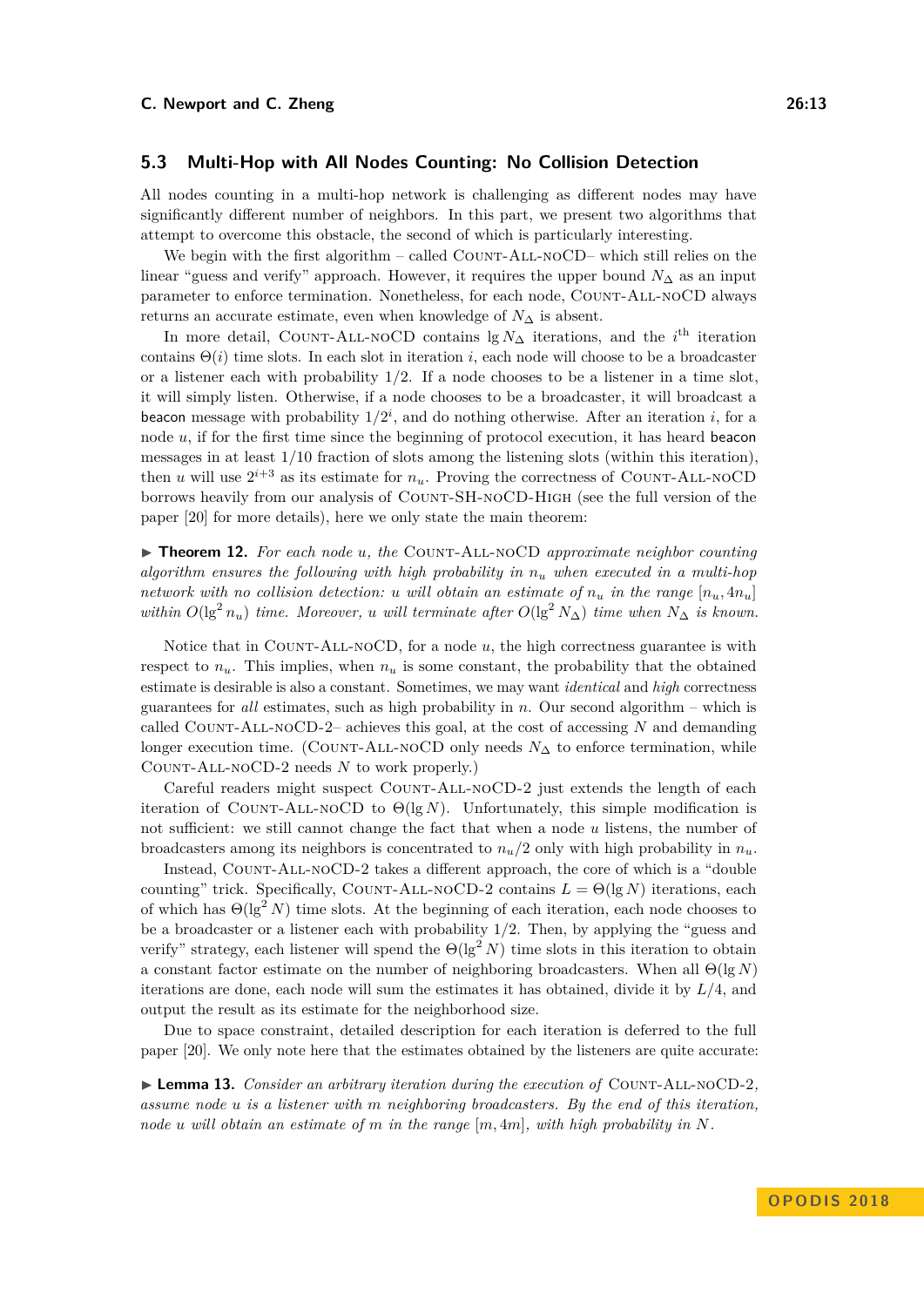#### **26:14 Approximate Neighbor Counting in Radio Networks**

We can now state and prove the guarantees provided by COUNT-ALL-NOCD-2:

▶ **Theorem 14.** *The* COUNT-ALL-NOCD-2 *approximate neighbor counting algorithm ensures the following properties when executed in a multi-hop network with no collision detection: (a) all nodes terminate after*  $O(\lg^3 N)$  *time slots; and (b) with high probability in* N, for each *node u*, the node will obtain an estimate of  $n_u$  in the range  $[n_u, 5n_u]$ .

**Proof sketch.** Consider a node *u* and one of its neighbor *v*. Assume COUNT-ALL-NOCD-2 contains *a* lg *N* iterations, where *a* is a sufficiently large constant. In expectation, in  $(a/4)$  · lg N iterations, *u* will be listener and *v* will be broadcaster. Apply a Chernoff bound, we know *u* will be listener and *v* will be broadcaster in at least  $(1 - \delta) \cdot (a/4) \cdot \lg N$  iterations, and at most  $(1 + \delta) \cdot (a/4) \cdot \lg N$  iteration, w.h.p. in *N*. Here,  $0 < \delta < 1$  is a small constant determined by *a*. Take a union bound over all  $O(N)$  neighbors of *u*, we know this claim holds true for them as well. Therefore, if *u* were able to accurately count the number of broadcasting neighbors without any error in each listening iteration, the sum it will obtain would be in the range  $[(1 - \delta) \cdot (a/4) \cdot \lg N \cdot n_u, (1 + \delta) \cdot (a/4) \cdot \lg N \cdot n_u], \text{ w.h.p. in } N$ .

Now, due to Lemma [13,](#page-12-0) we know the actual sum of counts *u* will obtain is in the range  $[(1 - \delta) \cdot (a/4) \cdot \lg N \cdot n_u, 4 \cdot (1 + \delta) \cdot (a/4) \cdot \lg N \cdot n_u],$  w.h.p. in *N*. As a result, according to our algorithm description, the final estimate *u* will obtain is in the range  $[n_u, 5n_u]$ , w.h.p. in *N*. Take a union bound over all nodes, the theorem is proved.

## **5.4 Multi-Hop with All Nodes Counting: Collision Detection**

In COUNT-ALL-NOCD, we resolve the termination detection problem by accessing  $N_{\Delta}$ . This allows nodes to run long enough so that they could be sure that everyone has a chance to learn what it needed to learn. With the addition of collision detection, however, the assumption that nodes know  $N_{\Delta}$  can be removed for many network topologies. In particular, we can leverage the idea that neighbors of *u* that *have not* obtained estimates yet can use noise to *reliably* inform  $u$  that they wish  $u$  to continue. We call this algorithm COUNT-ALL-CD.

Count-All-CD contains multiple iterations, each of which has two parts. The first part of any iteration *i* is identical to iteration *i* of COUNT-ALL-NOCD. The second part, on the other hand, helps nodes to determine when to stop. In particular, the second part of iteration *i* contains a single slot. For a node *u*, if it has not obtained an estimate of  $n_u$ by the end of the first part of iteration *i* yet, then in the second part, it will broadcast a continue message. On the other hand, if *u* has already obtained an estimate of  $n_u$  by the end of the first part of iteration *i*, it will simply listen in part two. Moreover, *u* will continue into the next iteration iff it hears continue or noise during part two. The guarantees provided by Count-All-CD are stated below, and the proof of it is provided in the full paper [\[20\]](#page-15-0).

▶ **Theorem 15.** *The* COUNT-ALL-NOCD *approximate neighbor counting algorithm ensures the following properties for each node u when executed in a multi-hop network with collision detection:* (a) *u will obtain an estimate of*  $n_u$  *in the range*  $[n_u, 4n_u]$  *within*  $O(\lg^2 n_u)$  *time slots, with high probability in*  $n_u$ ; and (b) if  $\sum_{v \in \Gamma_u \cup \{u\}} (1/n_v) < 1$ , then *u will terminate within*  $(\max_{v \in \Gamma_u \cup \{u\}} {\{\lg n_v\}})^2$  *time slots, with probability at least*  $1 - \sum_{v \in \Gamma_u \cup \{u\}} (1/n_v)$ *.* 

A key point about the above termination bound is that it requires  $\sum_{v \in \Gamma_u \cup \{u\}} (1/n_v) < 1$ . (In fact, this constraint can be relaxed to  $\sum_{v \in \Gamma_u \cup \{u\}} (1/n_v^{\gamma}) < 1$ , for an arbitrarily chosen constant  $\gamma \geq 1$ .) If this is not the case (e.g., in a dense star network), the termination detection mechanism might not work properly. In that situation, the default dependence on  $N<sub>∆</sub>$  from the no collision detection case can be applied as a back-up.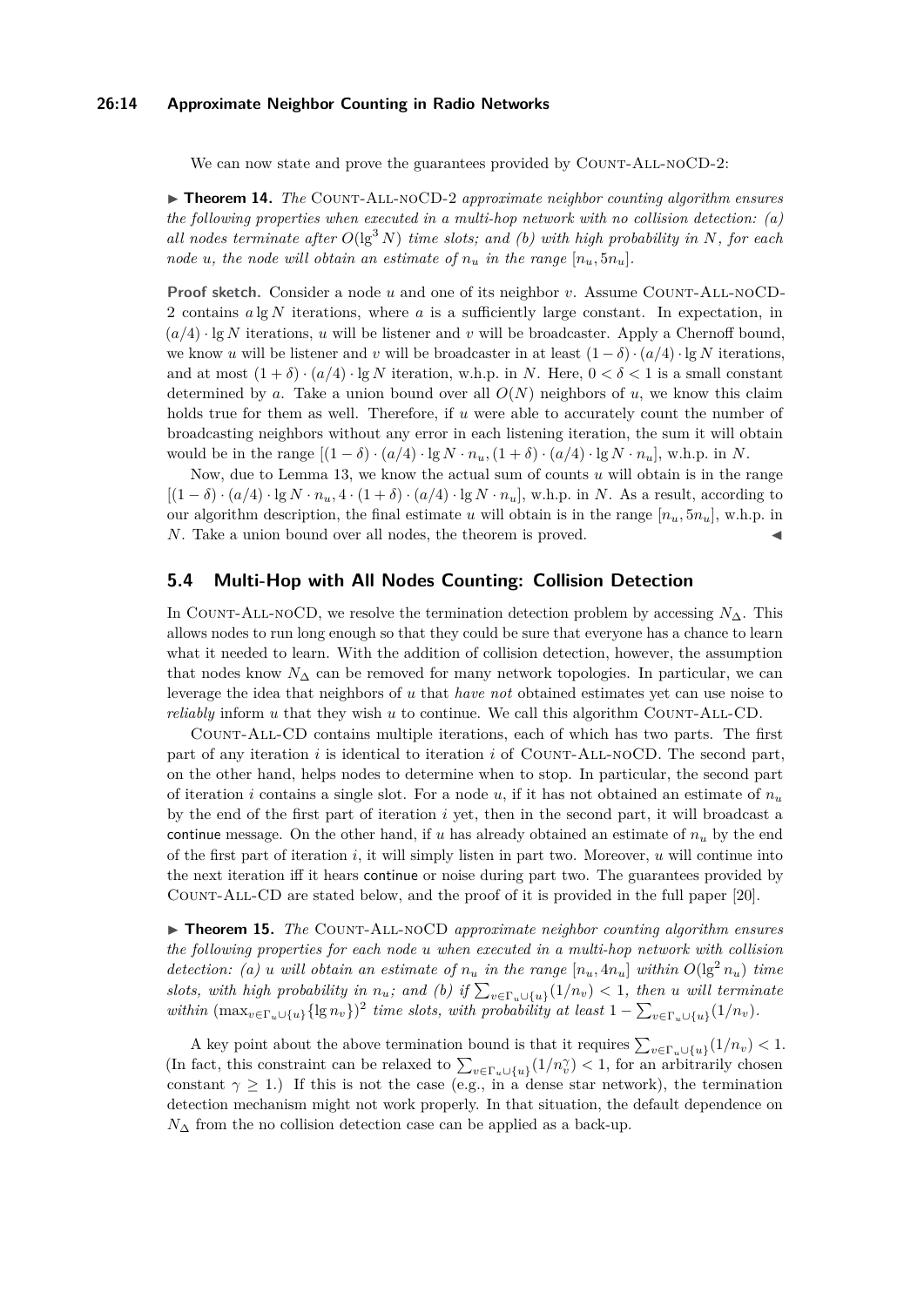## **5.5 Multi-Hop with Designated Node Counting**

Compared to the all nodes counting variant, multi-hop neighbor counting with only the designated node is easier: the strategies we previously used for single-hop counting are still applicable, and the introduction of the designated node can actually make coordination easier. (In particular, this node can greatly simplify termination detection). Due to space constraint, we defer the upper bounds for this variant to the full version of the paper [\[20\]](#page-15-0).

We note that one interesting algorithm in this variant is COUNT-DESIG-NOCD-CONST, which achieves constant success probability without collision detection. COUNT-DESIGnoCD-Const differs from its single-hop counterpart (i.e., Count-SH-noCD-Const) in that it uses fraction of clear message slots to determine the accuracy of nodes' estimate. The primary reason we develop this algorithm is that the success probability of COUNT-SH-NOCD-CONST is *fixed*. In contrast, in COUNT-DESIG-NOCD-CONST, by tweaking the running time (up to some constant factor), the success probability – despite being a constant – can be adjusted accordingly.

#### **6 Discussion**

We see at least two problems that worth further exploration. First, how do termination requirements affect the complexity of the problem? This is particularly interesting in the multi-hop all nodes counting scenario, when knowledge of *N*<sup>∆</sup> or *N* is not available. Count-All-noCD shows lower bound can be achieved at the cost of no termination, but how much time must we spend if termination needs to be enforced, or is simply impossible without knowing  $N_{\Delta}$  or  $N$ ? Another open problem concerns the gap between the lower and upper bounds, in the multi-hop all nodes counting scenario with collision detection. On the one hand, the lower bound might be loose as it is a simple carry over, ignoring the possibility that all nodes counting could be fundamentally harder than designated node counting. Yet on the other hand, we have not found a way to leverage collision detection to reduce algorithm runtime (e.g., it seems hard to run multiple instances of binary search in parallel). Currently, our best guess is that *both* the lower bound and the upper bound are not tight.

#### **References**

- <span id="page-14-0"></span>**1** Reuven Bar-Yehuda, Oded Goldreich, and Alon Itai. On the Time-complexity of Broadcast in Radio Networks: An Exponential Gap Between Determinism and Randomization. In *Proceedings of the 6th Annual ACM Symposium on Principles of Distributed Computing*, PODC '87, pages 98–108. ACM, 1987.
- <span id="page-14-3"></span>**2** Jacir Luiz Bordim, JiangTao Cui, Tatsuya Hayashi, Koji Nakano, and Stephan Olariu. Energy-Efficient Initialization Protocols for Ad-hoc Radio Networks. In *International Symposium on Algorithms and Computation*, ISAAC '99, pages 215–224. Springer, 1999.
- <span id="page-14-1"></span>**3** Philipp Brandes, Marcin Kardas, Marek Klonowski, Dominik Pajak, and Roger Wattenhofer. Fast Size Approximation of a Radio Network in Beeping Model. *Theoretical Computer Science*, In Press, 2017. [doi:10.1016/j.tcs.2017.05.022](http://dx.doi.org/10.1016/j.tcs.2017.05.022).
- <span id="page-14-4"></span>**4** Ioannis Caragiannis, Clemente Galdi, and Christos Kaklamanis. Basic Computations in Wireless Networks. In *International Symposium on Algorithms and Computation*, ISAAC '05, pages 533–542. Springer, 2005.
- <span id="page-14-5"></span>**5** Binbin Chen, Ziling Zhou, and Haifeng Yu. Understanding RFID Counting Protocols. In *Proceedings of the 19th Annual International Conference on Mobile Computing and Networking*, MobiCom '13, pages 291–302. ACM, 2013.
- <span id="page-14-2"></span>**6** Israel Cidon and Moshe Sidi. Conflict Multiplicity Estimation and Batch Resolution Algorithms. *IEEE Transactions on Information Theory*, 34(1):101–110, 1988.